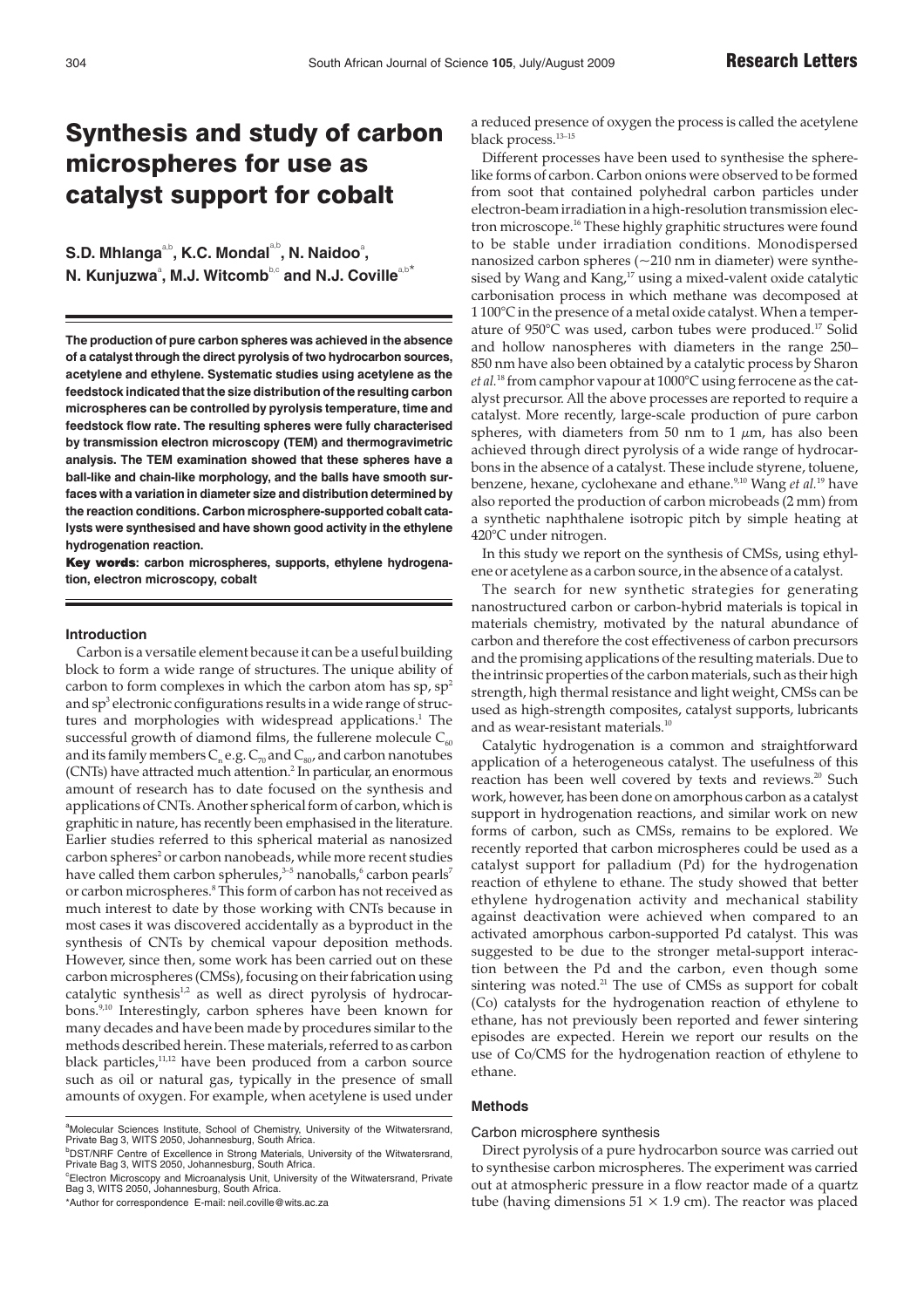

**Fig. 1**. Experimental setup used for the catalytic ethylene pyrolysis reaction (GSV 2 = gas sampling valve, FCV = flow control valve).

horizontally into an electronically-controlled furnace. The front end of the tube was connected to a glass manifold which allowed for the free flow of gases (i.e. hydrocarbon feedstock gas, argon inert gas) into the reactor. The rear end of the tube was closed with a quartz glass plug, thus ensuring that the reaction took place in the absence of oxygen.

The temperature in the furnace was then raised at a constant heating rate of 10°C min<sup>-1</sup> under a constant flow rate of 40 ml  $min^{-1}$  of 5% H<sub>2</sub>/Ar gas. Once the desired temperature was reached the inert gas was replaced with the hydrocarbon source (i.e. acetylene or ethylene) at a total constant flow rate of 100 ml min–1. The carbon source was converted into the desired activated carbon species which diffused into the quartz tube while the temperature was held constant. After a certain time, the carbon source was replaced by the inert gas  $(5\% \text{ H}_2/\text{Ar}, 40 \text{ ml})$ min–1), and the system was allowed to cool to room temperature before the product was collected. The soot was collected, weighed and characterised using TEM (JEOL 100S Electron Microscope) and thermogravimetric analysis (TGA) (Perkin Elmer Pyris 1 TGA Analyzer). Since no catalyst was required in the synthesis of the CMSs, the materials produced were very pure and no removal of catalyst was required in the postsynthesis process. The type of feedstock gas, reaction temperature, reaction time and flow rate of the carbon source were varied in order to study their effects on the structure and yield of CMSs obtained.

# Preparation of carbon microsphere supported cobalt catalysts (Co/CMS)

The CMS supported Co catalysts were prepared by the wet impregnation method. Cobalt nitrate  $\text{[Co}(\text{NO}_3)_2\text{:}6\text{H}_2\text{O}]$  was used as a source of cobalt. For the synthesis of 5 g of 5 wt% Co/CMS, 1.24 g of cobalt nitrate was dissolved in 20 ml distilled water and the solution stirred. Other catalysts containing 10 wt% and 20 wt% Co were also prepared as described above. Each of the support-catalyst mixtures was stirred for 15 min and dried in an oven at 120°C for 30 min. The catalysts were then calcined in a static air calcination oven for 4 h at 400 $^{\circ}$ C (heating rate = 5 $^{\circ}$ C min–1) and rapidly ground to a fine powder and sieved (powder  $<$  150  $\mu$ m). Temperature-programmed reduction (TPR) studies were done to determine the reduction temperature of cobalt oxide species under hydrogen and indicated that a temperature of 400°C would be sufficient for catalyst reduction (data not shown). The catalysts were then reduced under a continuous flow of 5% H<sub>2</sub>/Ar at 30 ml min<sup>-1</sup> for 1 h.

# Catalytic hydrogenation reaction

The catalytic hydrogenation reactions were performed, at atmospheric pressure, by passing a gaseous feed containing pure ethylene and hydrogen  $(H_2/C_2H_4$  mol ratio = 3.05, total flow of feed gas =  $77$  ml min<sup>-1</sup>) continuously over the catalyst (50 mg), which was packed in a fixed-bed quartz microreactor with a thermocouple. After attaining reaction steady state, the reaction products were analysed by a gas chromatograph with a flame ionisation detector (FID) using a Porapak Q column. The catalyst was studied in its prepared state. Only hydrocarbon products are detected by the FID and hence selectivity and conversion data were based only on analysis of the hydrocarbon species. The gas hourly space velocity was measured at 0°C and 1 atm pressure. The experimental setup is shown in Fig. 1.

## **Results and discussion**

## Effect of carbon source

The direct hydrocarbon pyrolysis experiments using acetylene and ethylene as the carbon source were performed over a wide temperature range (600–950°C). Ethylene gave no CMS formation at 600–850°C. Low yields were obtained at 900°C (0.2 g) while the maximum yield attainable was 1.4 g at 950°C and the CMSs formed had a broad size distribution range (350– 650 nm).

With acetylene, CMSs were observed at all temperatures used and very high yields were obtained at  $900^{\circ}C$  ( $>10$  g). The size distribution was also much narrower than that observed with ethylene. As a result, acetylene was used as the source of carbon to make CMSs in this study. It may be noted that the yields reported above and others to follow, relate to the mass of the microspheres. No other carbonaceous materials were observed in the products. Our method of carbon microsphere production resulted in the synthesis of a clean material with purity >99%, as determined by TEM analysis.

#### Effect of temperature

The effect of temperature on the yield, size and morphology of the carbon spheres was investigated. Experiments were carried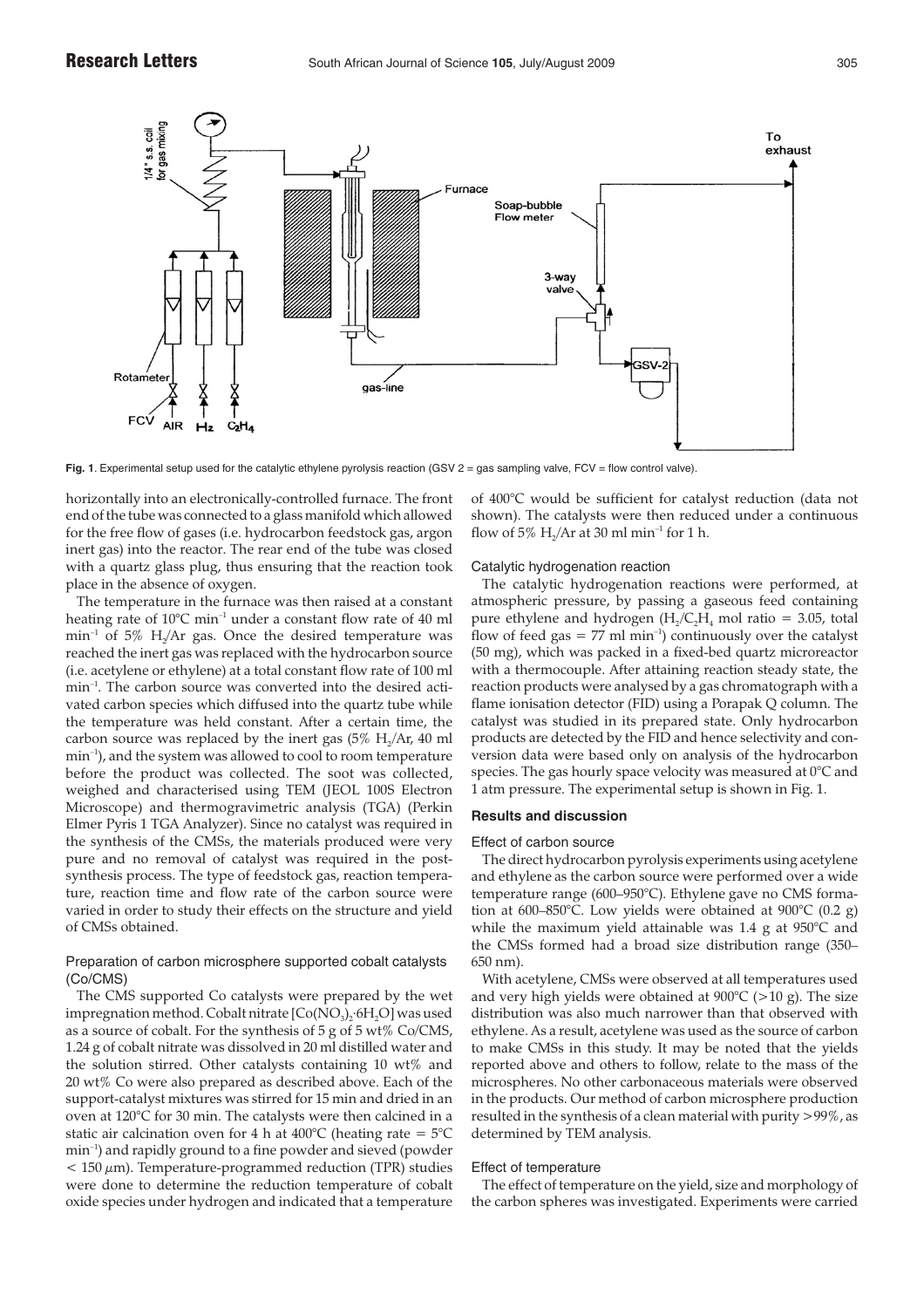out in a temperature range of 600–1000°C. At each experimental temperature, the carbon deposit was removed from the reactor and weighed. Transmission electron microscopy studies of the products enabled the measurement of their diameters as well as their distribution. The acetylene gas flow rate was kept at  $100$  ml min<sup>-1</sup> and a reaction time of 2 h was used unless otherwise stated. The effect of temperature on the yield is represented graphically in Fig. 2.

The yield of CMSs produced when acetylene was the feedstock gas increased with temperature from 600°C (<0.2 g) to 900°C (>7.0 g). Thereafter, the yield decreased with further increase in temperature from 900°C to 1 000°C. After further experiments (not shown) we could conclude that the optimum temperature for the production of carbon microspheres under the reaction conditions was 900°C. The size and diameter distribution of the carbon spheres became larger with an increase in temperature as shown in Fig. 3. At 600°C, the average diameter of the spheres was 250 nm with uniform distribution (Fig. 3a). At 950°C (Fig. 3b) and 1 000°C (not shown), the average diameter size increased to 1 000 nm and 1 300 nm respectively, with a broader diameter distribution. The higher temperature produced a larger size CMS.

The diameter distribution of CMSs obtained at a temperature of 900 $^{\circ}$ C with a C<sub>2</sub>H<sub>2</sub> flow rate of 100 ml  $min^{-1}$  is shown in Fig. 4. It can be seen that the diameters of carbon spheres obtained were in the range of 300–1 900 nm, with about 90% in the range of 800–1 000 nm. This implies that the carbon spheres obtained at 900°C were quite uniform in size.

### Effect of reaction time

The acetylene pyrolysis time was varied from 5 min to 300 min at a set temperature. The yield of CMSs increased almost linearly with an increase in pyrolysis time (Fig. 5). The products however changed from being soft and powdery to hard solid products at reaction times >50 min. It appears that the hardness was related to a core-shell structure;<sup>21</sup> with increased time in the hot reactor the shell formed, and this made the spheres 'harder'.

A diameter distribution was observed within each sample that was studied under TEM. The observed variation of the diameters of the carbon microspheres within a unique experiment prompted the investigation of the effect of the temperature gradient inside the reactor. A series of experiments were thus performed at an acetylene flow rate of 100 ml min–1, a pyrolysis time of 2 h and a temperature of 900°C (Fig. 6).

By analysing samples collected in the three different boats used in each experiment, it was observed that the microspheres in each boat contained material with uniform diameters. However, the boats contained different sizes of microspheres. Generally, the boat placed at the centre of the tube closest to the thermocouple i.e. boat 2, contained spheres with larger diameters (Fig. 7). This observation was attributed to the fact that the temperature in the reactor is highest at this point. These results agree with those obtained earlier, that showed that the diameters of the microspheres increased at higher temperatures. Multiple



Fig. 2. The yield of CMSs produced as a function of temperature, at a C<sub>2</sub>H<sub>2</sub> gas flow rate of 100 ml min–1 and a reaction time of 2 h.



**Fig. 3**. Transmission electron microscopy images of carbon spheres synthesised at (**a**) 600°C and (b)  $950^{\circ}$ C using  $C_2H_2$  as a carbon source (100 ml min<sup>-1</sup>) and a deposition time of 2 h.



Fig. 4. Diameter distribution of CMSs obtained at a temperature of 900°C, C<sub>2</sub>H<sub>2</sub> flow rate of 100 ml  $min^{-1}$  and deposition time of 2 h.



**Fig. 5**. The yield of CMSs produced as a function of the pyrolysis time, at 900°C using a C<sub>2</sub>H<sub>2</sub> gas flow rate of 100 ml  $min^{-1}$ .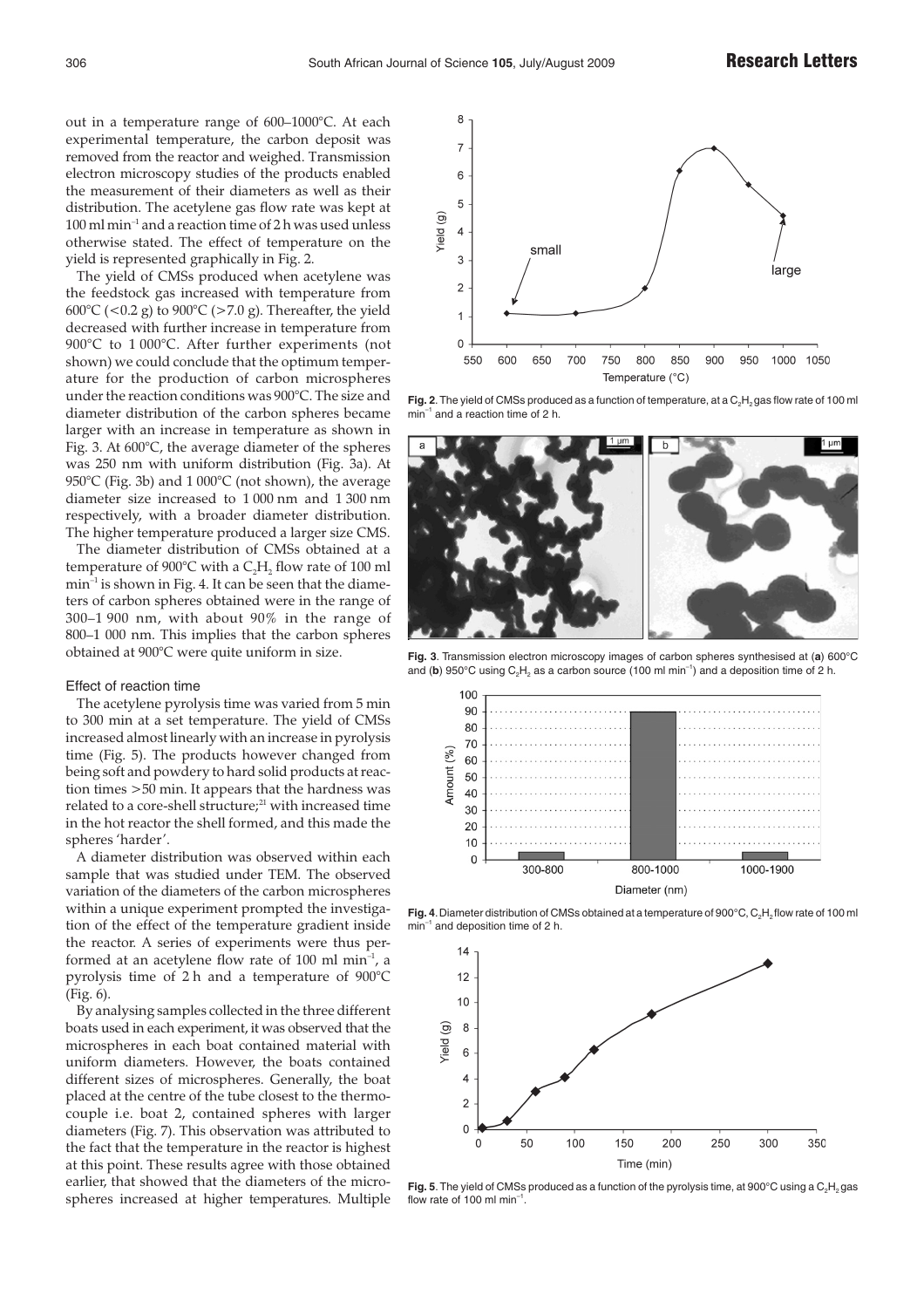

**Fig. 6**. Schematic diagram of the furnace with three quartz boats to collect the CMSs.

conglomerates of the carbon spheres were abundant in some cases, even with experiments conducted at a pyrolysis time of 5 min (Fig. 8).

## Characterisation of CMSs

A growth mechanism for the graphitic CMSs has been proposed based on the microstructural information obtained by high resolution transmission electron microscopy (HRTEM).<sup>2</sup> Our study is in agreement with previous studies and reveals that the carbon spheres are perfectly round, clean, solid and do not contain any large porosity (surface area  $10 \text{ m}^2 \text{ g}^{-1}$ ). The structure is composed of graphitic flakes and the flakes are in the size range of 1–30 nm, with a partial order similar to earlier reports. $^{21}$  The flake-like nature of the CMSs implies that the surface structure is defective.<sup>1,2</sup> This suggests that functionalisation of the spheres should be possible and that if metals are attached to the surface they should bind with ease. Indeed it is this feature that suggested that the Co/CMS materials should be excellent catalysts.

Thermogravimetric analysis was used to study the thermal stability of the carbon microspheres. The TGA profile was compared to that of carbon nanotubes (CNTs) that were synthesised in our laboratory. It was anticipated that if the spheres were graphitic, they should be stable up to about 600°C, after which they would begin to gradually lose weight in air to about 800°C.



**Fig. 7**. Transmission electron microscopy image of CMSs in boat 2 (T = 900°C, C<sub>2</sub>H<sub>2</sub> flow rate = 100 ml min<sup>-1</sup>, t = 2 h).



**Fig. 8**. Transmission electron microscopy image of doubly accreted and chain-like CMSs at a pyrolysis time of 5 min (T = 900°C, C<sub>2</sub>H<sub>2</sub> flow rate = 100 ml min<sup>-1</sup>).



Fig. 9. Thermogravimetric analysis profiles of (a) CMSs heated in N<sub>2</sub>, (b) CMSs heated in air and (**c**) purified carbon nanotubes heated in air.

The TGA profiles are shown in Fig. 9. The differences observed between the two profiles are as shown. It may be noted that the TGA profile of the CNTs contained residual metal oxide (3%) associated with the catalyst used to make the CNTs. This can be contrasted with CMSs that contained only carbon and no deposit was left at temperatures greater than 800°C.

The effect of temperature on the performance of Co/CMS as a catalyst

The activity of as-synthesised (without any pre-treatment) as well as pre-reduced 5 wt%, 10 wt% and 20 wt% Co/CMS catalysts was investigated for the ethylene hydrogenation reaction. As expected, the unreduced catalysts were less active and no further information on these unreduced materials will be reported here.

The order of activity for the reduced catalysts was 10  $wt\%$  >  $20 \text{ wt\%} > 5 \text{ wt\%}$ . This effect relates to the exposed surface Co atoms and suggests that if the metal particles are too large, then catalytic activity is lowered. This issue will need to be explored further in later studies. The optimum temperature for the conversion of the ethylene was found to be 100°C for all three catalysts. The conversion of  $C_2H_4$  with the 10 wt% Co/CMS catalyst was approximately 100% at 100°C. However, at higher temperatures  $(T > 100^{\circ}C)$ , the activity of all three catalysts decreased significantly (Fig. 10). This decrease could have arisen from catalyst deactivation by sintering or by deposition of carbonaceous deposits on the Co. The latter explanation is discussed below.

# Time on stream studies using pre-reduced catalysts

The pre-reduced catalysts were tested for activity by running reactions for 16 h. The amount of  $C_2H_4$  conversion was monitored at regular time intervals. It was observed that the catalysts maintained a markedly high percentage conversion throughout the reaction (Fig. 11). Such activity is not always observed with many commonly used hydrogenation catalysts (e.g. Pt, Pd and Ni), which are usually supported on silica, activated carbon and γ-alumina.22–24 The data suggest that sintering of the catalyst particles and poisoning due to coverage of the Co by carbonaceous material, are not taking place at this temperature. Further, it is believed that catalyst sintering is highly unlikely under these mild reaction conditions and preliminary HRTEM results suggest no change in catalyst particle size after reaction.

#### **Conclusion**

We have demonstrated that direct pyrolysis of  $C_2H_2$ , in the absence of a catalyst is an efficient method to produce carbon